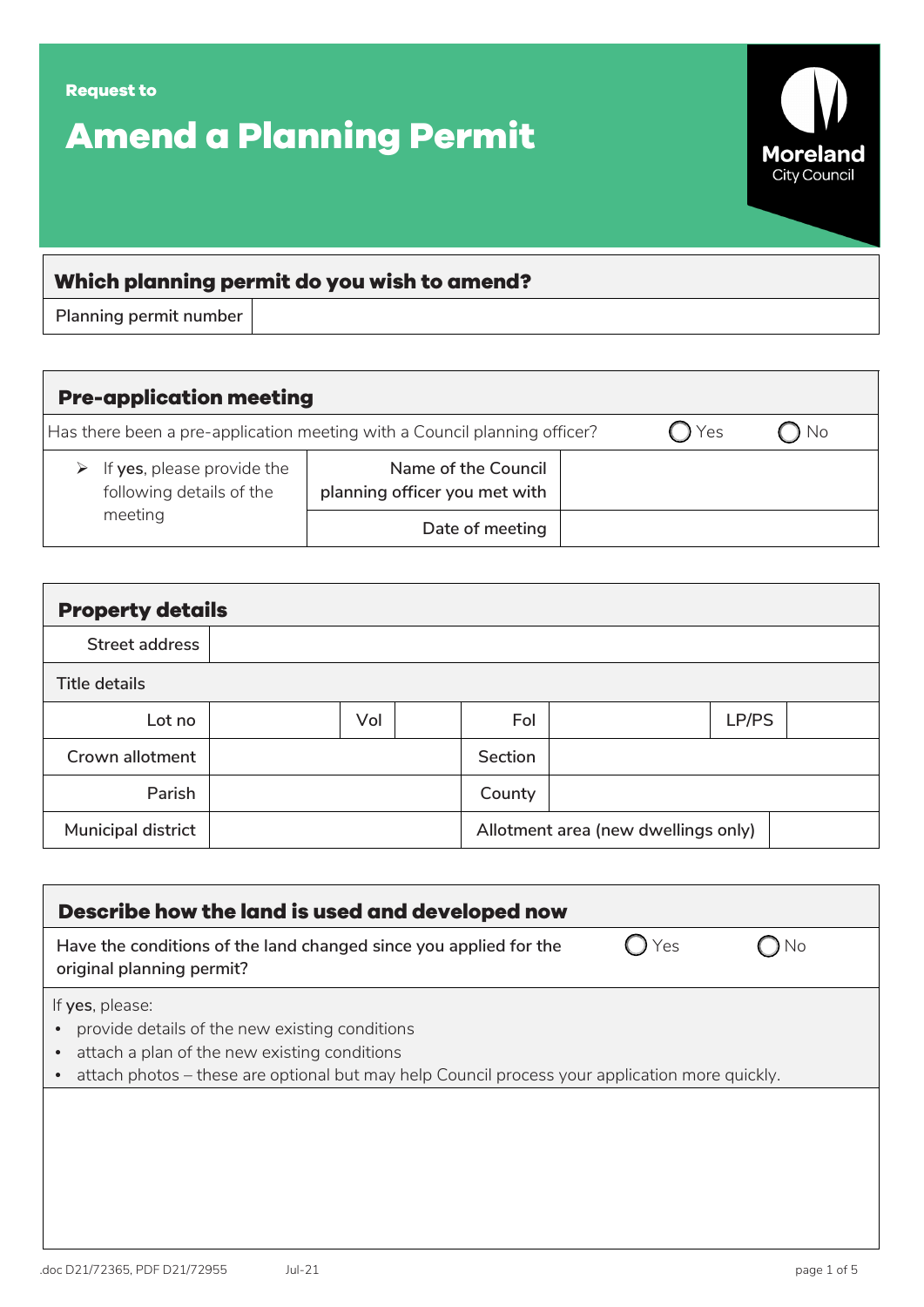|                                                                          | plans endorsed under the permit                                                              |  |  |  |
|--------------------------------------------------------------------------|----------------------------------------------------------------------------------------------|--|--|--|
|                                                                          | conditions of the permit                                                                     |  |  |  |
|                                                                          | other documents endorsed under the permit                                                    |  |  |  |
| Description of the amendment(s)                                          |                                                                                              |  |  |  |
|                                                                          | Provide plans clearly identifying all proposed changes to the endorsed plans, together with: |  |  |  |
| any information required by the planning scheme,                         |                                                                                              |  |  |  |
|                                                                          | any information requested by Council or outlined in a Council checklist, and                 |  |  |  |
| if required, include a description of the likely effect of the proposal. |                                                                                              |  |  |  |
|                                                                          |                                                                                              |  |  |  |
|                                                                          |                                                                                              |  |  |  |

### **Estimate the cost of development**

If your planning permit allows development, estimate the cost difference between the development allowed by the existing permit and the development to be allowed by the amended permit you are applying for.

Answer 'N/A' if no development is proposed by the permit (for instance, change of use, subdivision, removal of covenant).

You may be required to verify the estimates you provide.

| Cost of proposed amended development |  |
|--------------------------------------|--|
| Cost of the permitted development    |  |
| Cost difference (+ or -)             |  |

# **Title information**

j.

Provide a full, current (less than three months' old) copy of the title for each individual parcel of land forming the subject site. The title includes:

- the covering 'register search statement'
- the title diagram, and
- associated title documents, known as 'instruments', eg restrictive covenants.

| Does the proposal breach, in any way, an                                                                  | $\bigcap$ Yes                                          |
|-----------------------------------------------------------------------------------------------------------|--------------------------------------------------------|
| encumbrance on title such as a restrictive covenant,<br>section 173 agreement or other obligation such as | $\bigcap$ No                                           |
| an easement or building envelope?                                                                         | $\bigcirc$ Not applicable – no such encumbrance exists |

If **yes**, contact Council for advice on how to proceed before continuing with this application.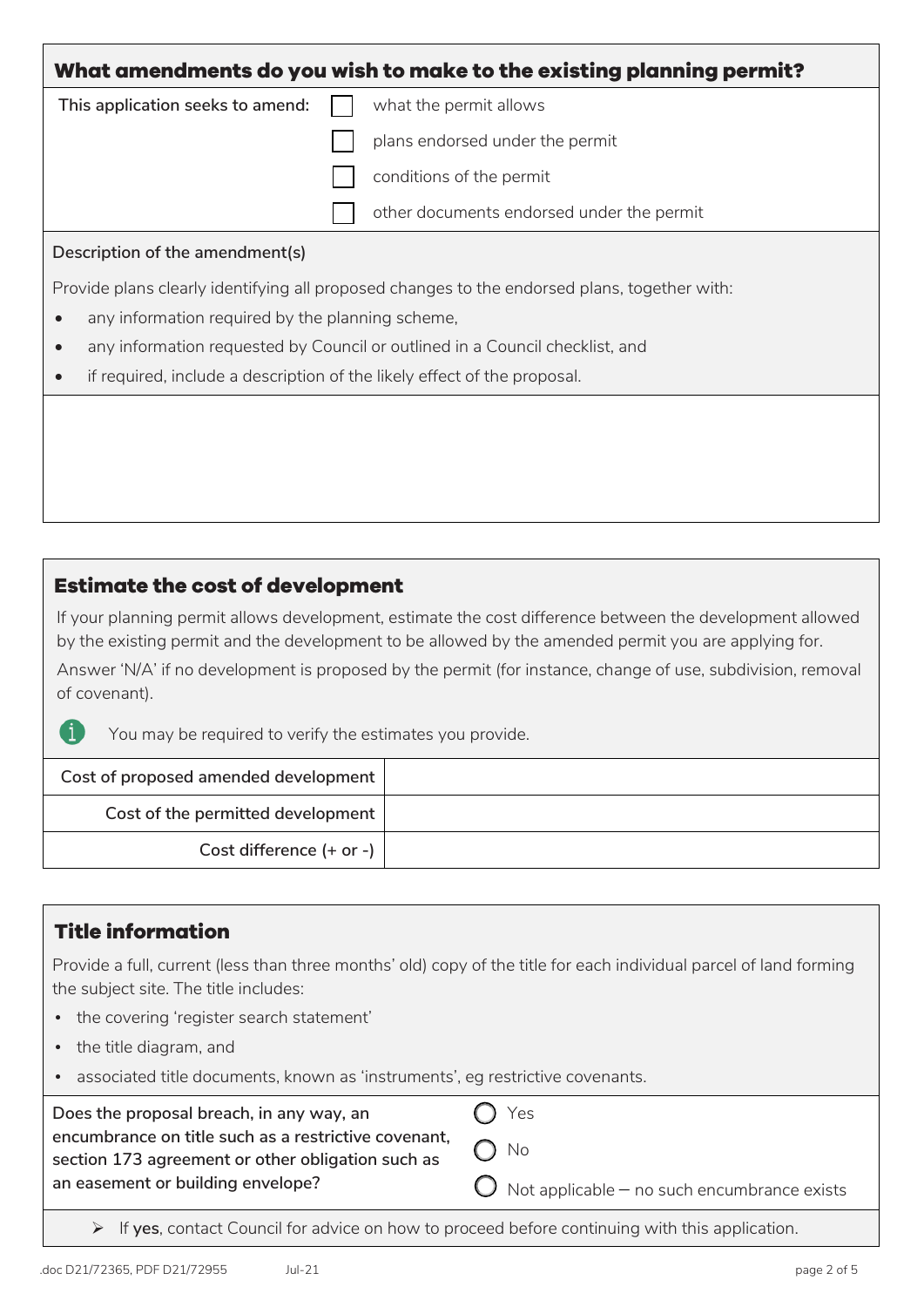| <b>Applicant details</b> |  |  |             |  |  |  |
|--------------------------|--|--|-------------|--|--|--|
| Given name               |  |  | Family name |  |  |  |
| Company (optional)       |  |  |             |  |  |  |
| Email                    |  |  | Phone       |  |  |  |
| Postal address           |  |  |             |  |  |  |

| <b>Owner details</b> |                                                |  |             |  |  |  |
|----------------------|------------------------------------------------|--|-------------|--|--|--|
|                      | Same as applicant details (tick if applicable) |  |             |  |  |  |
| Given name           |                                                |  | Family name |  |  |  |
| Company (optional)   |                                                |  |             |  |  |  |
| Email                |                                                |  | Phone       |  |  |  |
| Postal address       |                                                |  |             |  |  |  |

## **Personal information and privacy**

Plans and documents you submit are placed online as part of the planning process. Council must seek your consent to publish the personal information contained in the documents you submit online. You must also ensure that you do not submit any personal information or copyright material of third parties without their informed consent.

If you do not consent to the publication of the personal information you will be asked to supply a fully redacted set of plans and documents with all personal information removed in addition to the ones submitted with the application. The application will not be able to proceed until these documents are submitted.

I consent to the publication of personal information in the documents I have submitted to Council and I agree that I have obtained the informed consent of any third party to publish personal information contained in the material I have provided and the material provided does not breach any third party's right to privacy and copyright.  $\bigcirc$ 

I DO NOT consent to the publication of personal information in the documents I have submitted to Council. I have instead provided an additional fully redacted copy of all the documents provided to Council with all personal information removed that Council may publish.

 $\bigcirc$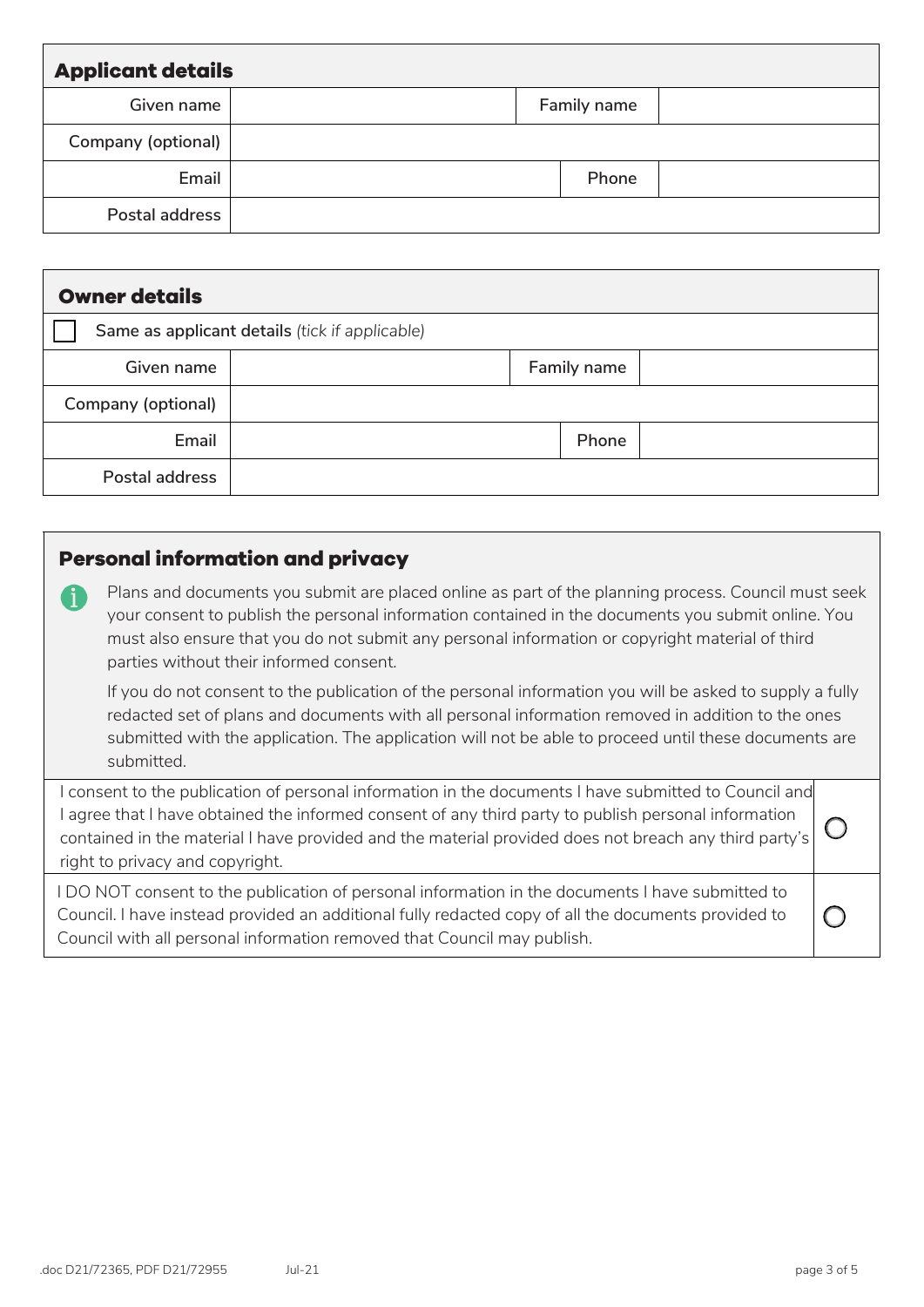| <b>Submission checklist</b>                                                                                                                                                                                      |
|------------------------------------------------------------------------------------------------------------------------------------------------------------------------------------------------------------------|
| ⋓<br>Ensure you have:                                                                                                                                                                                            |
| Filled in the form completely.                                                                                                                                                                                   |
| Paid the application fee; most applications require a fee to be paid. See<br>www.moreland.vic.gov.au/building-and-business/planning-and-building/planning/planning-fees for<br>fees required or to lodge online. |
| Attached a full current (less than three months old) copy of title information for each individual parcel<br>of land forming the subject site.                                                                   |
| Attached a plan of the existing conditions.                                                                                                                                                                      |
| Attached plans clearly identifying all proposed changes.                                                                                                                                                         |
| Attached any information required by the planning scheme, requested by Council or outlined in a<br>Council checklist.                                                                                            |
| Completed the relevant Council planning permit checklist.                                                                                                                                                        |
| Signed the declaration below.                                                                                                                                                                                    |
|                                                                                                                                                                                                                  |

### **Signature and declaration**

4

Remember that it is against the law to provide false or misleading information, and doing so could result in a heavy fine and cancellation of the permit.

I declare that I am the applicant; that all the information in this application is true and correct; that all changes in the plan have been listed as part of the amendment proposal; and that the owner (if not myself) has been notified of the permit application.

| Signature |      |  |
|-----------|------|--|
| Name      | Date |  |